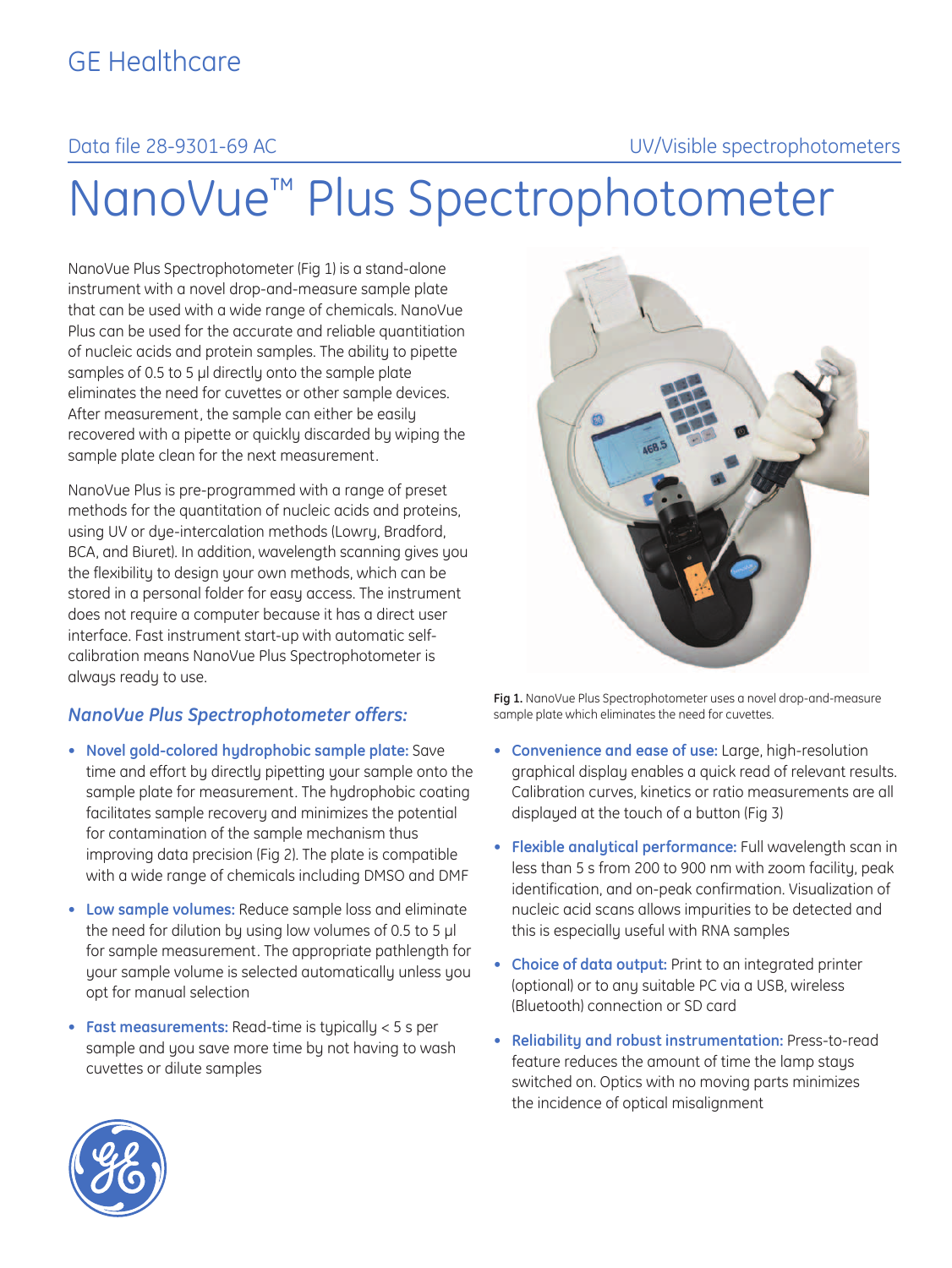

**Fig 2.** Sample carry over study using 25 mg/ml BSA with successive additions of a water-protein-water cycle of samples, which was repeated 25 times. The data showed no significant change in absorbance readings during the study for water sample readings or BSA samples readings thus indicating that there was no sample carry over.



**Fig 3.** NanoVue Plus spectrophotometer screenshots showing; (A) Simple interface for easy selection of applications; (B) Protein methods interface; (C) DNA quantitation results and (D) An example of a wavelength scan.

The key features of NanoVue Plus Spectrophotometer are summarized in Table 1 below.

**Table 1.** Features of NanoVue Plus Spectrophotometer

| <b>Feature</b>             | <b>Specification</b>                                         |
|----------------------------|--------------------------------------------------------------|
| Wavelength range           | 200 to 1100 nm                                               |
| Wavelength calibration     | Automatic upon switch on                                     |
| Pathlength selection       | Automatic with the option for manual selection               |
| Stored methods             | 90                                                           |
| Spectral bandwidth         | $5 \text{ nm}$                                               |
| Wavelength accuracy        | $±$ 2 nm                                                     |
| Wavelength reproducibility | $\pm$ 0.5 nm                                                 |
| Absorbance accuracy        | Maximum $\pm$ 1% (at 259 nm) at 0.7 to 0.8 A<br>using uracil |
| Light source               | Long-life stabilized Xenon                                   |
| Detector                   | Twin CCD Array                                               |
| Dimensions                 | $260 \times 390 \times 100$ mm                               |
| Weight                     | 4.5 kg                                                       |
| Power requirements         | 100 to 240 VAC ± 10%, 50/60 Hz, 50 VA                        |

*Note: Technical specifications were measured after the instrument had warmed up at a constant ambient temperature.*

# **Assays**

#### *Nucleic acids*

NanoVue Plus Spectrophotometer allows you to measure the concentration and purity of nucleic acids in a variety of units (μg/ml, ng/μl, μg/μl, pmol/μl, and pmol) and also, to correct for dilution factors where necessary.

NanoVue Plus displays both individual absorbance values and absorbance ratios (260/280 and 260/230) on the screen, along with the sample concentration value. A graphical display of the result is also available at the touch of a button. The results can be printed immediately with the on-board printer option.

You can examine the UV spectrum (220 to 330 nm) for hubridization, PCR, and sequencing studies or for quantitation of minipreps after isolation by chromatography.

The instrument enables you to characterize oligonucleotide primers by keying in the base sequence (up to 66-mer) to obtain a conversion factor (μg/ml), molecular weight, theoretical absorbance (AU/µmol), and theoretical  $T_m$ .

# *DNA linearity*

NanoVue Plus shows excellent linearity with double-stranded DNA (dsDNA) from 5 to 6000 µg/ml (Fig 4). This large linear dynamic range and high reproducibility means that you can proceed to the next stage of your workflow with a high degree of confidence in the data produced by NanoVue Plus Spectrophotometer.



**Fig 4.** DNA concentration curve (0.5 to 6000 µg/ml) generated from salmon sperm dsDNA samples measured at 260 nm using NanoVue Plus [n = 20 replicates; mean  $\pm 1$  standard deviation (SD)].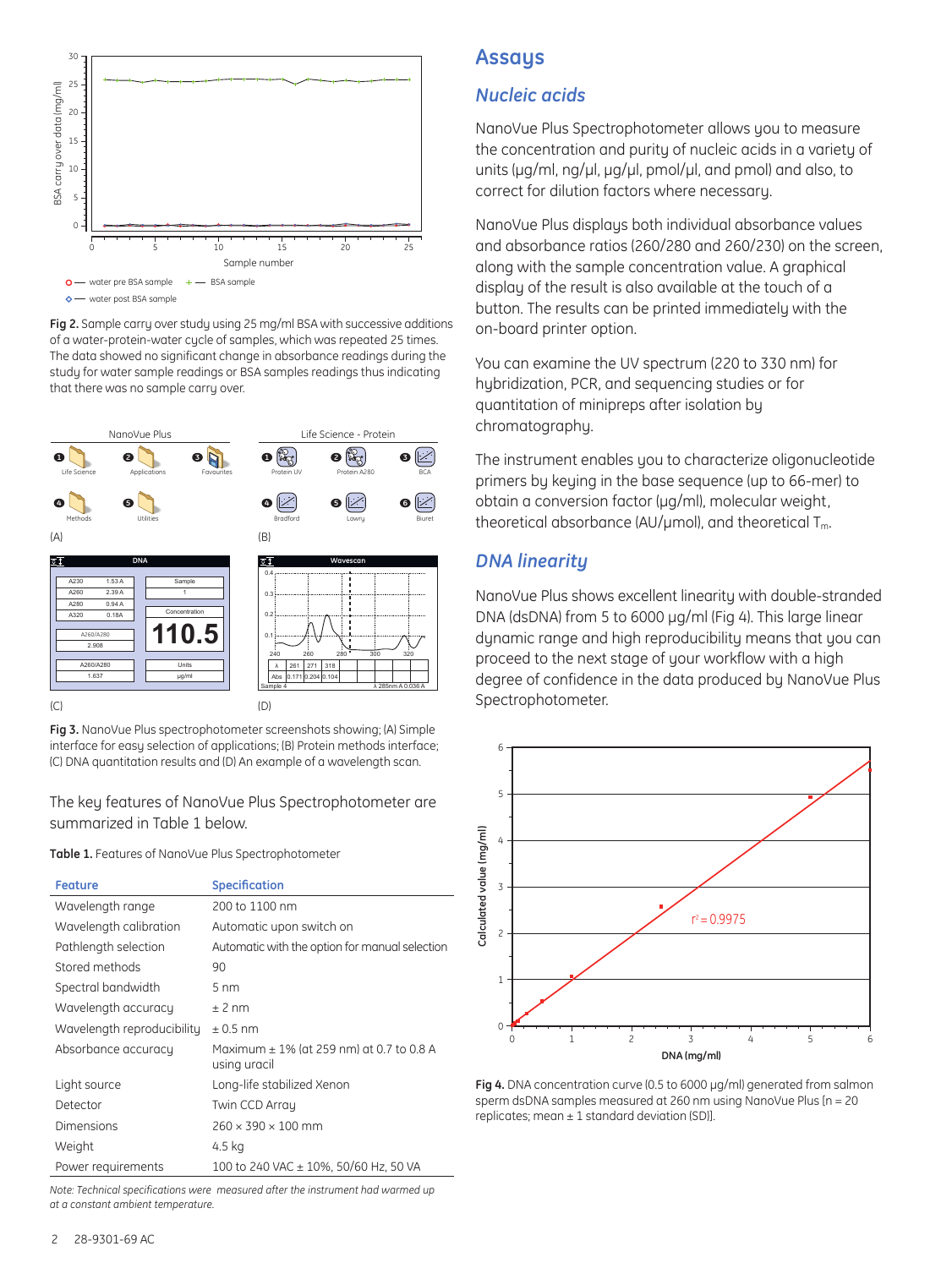#### *Proteins*

NanoVue Plus Spectrophotometer can be used to determine the concentration of protein samples by a variety of methods including Bradford, BCA , Lowry, Biuret, and direct UV methods with a choice of line fit and the ability to run up to 27 standards (including replicates). These calibration curves can be viewed on the graphical display, printed or stored as a method for future use.

Protein concentration can be determined in the near UV at 280 nm due to absorption by tyrosine, tryptophan, and phenylalanine amino acids. The absorbance at 280 nm varies greatly for different proteins because of their amino acid content therefore, the specific absorption value for a particular protein must be determined.

NanoVue Plus has in-built extinction coefficients for BSA, IgG, and lysozyme thus allowing you to select the most appropriate for your protein sample or you can input your own extinction coefficients. Typical results for BSA and IgG values using the absorbance at 280 nm program are shown values using the absorbance at 280 nm program are shown **Background correction**<br>in Figures 5 and 6, respectively.

![](_page_2_Figure_4.jpeg)

**Fig 5.** Protein concentration curve (0.01 to 100 mg/ml) generated from BSA protein samples measured at 280 nm using NanoVue Plus (n = 20 replicates; mean  $\pm$  1 SD).

![](_page_2_Figure_6.jpeg)

**Fig 6.** Protein concentration curve (0.025 to 50 mg/ml) generated from bovine IgG samples measured at 280 nm using NanoVue Plus protein absorbance 280 program with IgG preset option (n = 20 replicates;  $m \rho n + 1 S$ 

NanoVue Plus provides increased confidence in your results by allowing you to use the background correction feature at 320 nm to compensate for the effects of background absorbance caused by turbidity, stray particulates, and high-absorbance buffer solutions. This feature of the instrument is critical because very small samples are susceptible to stray particulates. The results are displayed on the screen with other absorbance results for quick evaluation. You have the flexibility to turn the background correction function on or off.

# **CyDye™**

You can also measure purity, yields, and brightness of fluorescently labeled in-situ hybridization probes. CyDye DNA function holds spectral data for 19 commonly used dyes, including Cy™2, Cy3, Cy3B, Cy5, and Amersham™ Hyper™5 and both sample concentration and frequency of incorporation measurements are presented.

# **Calibration**

An accurate pathlength distance is important for the correct functioning of all low volume spectrophotometers. We recommend a regular pathlength check as a matter of good laboratory practice. The pathlength calibration fluid supplied with the instrument allows for simple checking of the instrument pathlength whenever convenient for added confidence in performance. Should re-calibration be necessary, you can easily and quickly recalibrate NanoVue Plus in your laboratory without the inconvenience and cost of sending the instrument away.